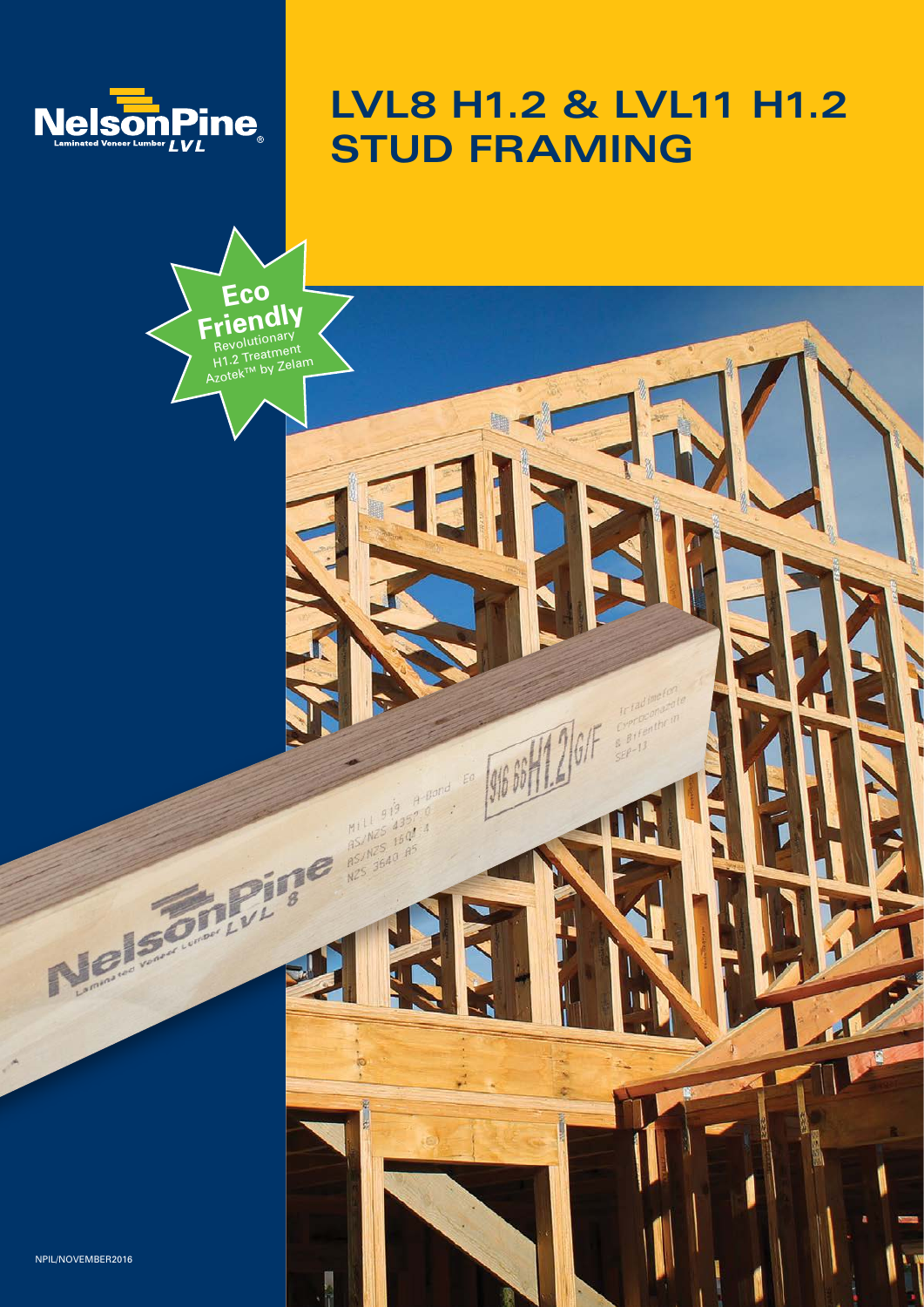NelsonPine LVL is an engineered wood composite made from rotary peeled veneers, laid up with parallel grain orientation. One of the main features of LVL is to disperse or remove strength-reducing characteristics of wood. NelsonPine LVL is an engineered, highly predictable, uniform lumber product, because natural defects such as knots, slope of grain and splits have been dispersed throughout the veneer assembly or have been removed altogether. In addition to this, the veneer sheets are placed in a specific sequence and location within the product to maximise the potential of the stiffer and stronger veneer grades. This can be considered as an engineered configuration of the veneers. NelsonPine LVL is dimensionally stable, resists warping and twisting and is machined to consistently uniform sizes.

VP

design  $V<sub>1</sub>$ 

#### **NelsonPine Design Software**

NelsonPine Design software allows for alternative designs of NelsonPine LVL stud frame members for the use in houses and similar buildings in conjunction and within the scope of NZS3604. NelsonPine Design software is free for download by visiting:

http://www.nelsonpine.co.nz/NelsonPineDesign/NPDv1-Install.zip

#### **Product Specification**

NelsonPine LVL8 H1.2 and LVL11 H1.2 are suitable to be substituted in place of No. 1 Framing, SG6 and SG8 sawn timber as ordinary timber in timber framed buildings within New Zealand as per NZS3604 (clause 2.3.9) Timber Framed Buildings, as an acceptable solution. NelsonPine LVL8 H1.2 and LVL11 H1.2 will meet the structural and durability requirements of the NZ Building Codes Clauses B1 and B2 when installed correctly in accordance with NZS 3604 and NZS3602.

| Actual Size:                        | 90x45, 140x45                                                                                                                                                                                                                                                                                                                                                                                                                                                                                                                                                                                                                                                          |
|-------------------------------------|------------------------------------------------------------------------------------------------------------------------------------------------------------------------------------------------------------------------------------------------------------------------------------------------------------------------------------------------------------------------------------------------------------------------------------------------------------------------------------------------------------------------------------------------------------------------------------------------------------------------------------------------------------------------|
| Timber Species:                     | Radiata Pine                                                                                                                                                                                                                                                                                                                                                                                                                                                                                                                                                                                                                                                           |
| Adhesive:                           | Phenolic adhesive producing a Type A marine bond (AS/NZS2098)                                                                                                                                                                                                                                                                                                                                                                                                                                                                                                                                                                                                          |
| Formaldehyde Emission Class:        | $E_0$ (Table 1 AS/NZS4357)                                                                                                                                                                                                                                                                                                                                                                                                                                                                                                                                                                                                                                             |
| Branding:                           | NelsonPine LVL standard ink jet branding on face.                                                                                                                                                                                                                                                                                                                                                                                                                                                                                                                                                                                                                      |
| Treatment:                          | H1.2 Azotek treatment (full penetration) as per NZS3640 and an acceptable solution<br>as per amendment 8 B2/AS1 of the NZ Building Code. The audited Azotek treatment<br>process uses a combination of fungicides and insecticides added to the glueline during<br>manufacture to deliver precisely controlled actives throughout the veneer layup. The<br>process contains no solvents and can be confidently used where H1.2 Boron timber<br>is used. NelsonPine H1.2 can be cut, notched, drilled without any requirement for re-<br>sealing or re-treating the exposed cut surfaces. The actives in the treatment are non<br>corrosive to common timber fasteners. |
| Weather Exposure:                   | Exposure of NelsonPine LVL to the weather for a limited time when framed into<br>a structure is acceptable and will not result in any structural damage. However, should<br>NelsonPine LVL be wet on installation it should be allowed to dry out to below 18%<br>equilibrium M.C. prior to covering and lining. Refer to Procedure for testing moisture<br>content of NelsonPine LVL available from our website www.nelsonpine.co.nz.                                                                                                                                                                                                                                 |
| Storage and Handling:               | LVL expands in thickness and depth when allowed to get wet. To ensure the full<br>benefits of NelsonPine LVL as a dry, straight and true material are available at the time<br>of installation, the following recommendations regarding storage are made:                                                                                                                                                                                                                                                                                                                                                                                                              |
|                                     | 1. Stack on evenly spaced level bearers to keep flat and straight                                                                                                                                                                                                                                                                                                                                                                                                                                                                                                                                                                                                      |
|                                     | 2. Stack well clear of the ground for good ventilation                                                                                                                                                                                                                                                                                                                                                                                                                                                                                                                                                                                                                 |
|                                     | 3. Store under cover to keep dry prior to installation                                                                                                                                                                                                                                                                                                                                                                                                                                                                                                                                                                                                                 |
|                                     | 4. Take care to re-wrap remaining material after opening                                                                                                                                                                                                                                                                                                                                                                                                                                                                                                                                                                                                               |
| <b>Construction Considerations:</b> | NelsonPine LVL has an ex factory moisture content of 10-12% which is consistent with<br>the equilibrium moisture content expected in a modern climate controlled home. When<br>exposed to moisture during construction NelsonPine LVL may swell due to the uptake<br>of moisture. The width of product (90 or 140mm) exhibits reversible swell. i.e. it will<br>return to its original width once the moisture content has returned to original, however                                                                                                                                                                                                               |

the thickness (45mm) exhibits some irreversible swell. This can cause tolerance issues in frames particularly with studs at close centers or longer walls. Dwangs maybe cut

and installed on site to overcome this issue.

## **Introduction**

## *NelsonPine LVL8 H1.2 and LVL11 H1.2*

*Limit State Design Characteristic Values*

| <b>Property</b>                           |            | <b>LVL8 H1.2 (MPa)</b> | <b>LVL11 H1.2 (MPa)</b> |
|-------------------------------------------|------------|------------------------|-------------------------|
| Modulus of Elasticity (ave)               | <b>MoE</b> | 8000                   | 11000                   |
| Modulus of Elasticity (lower bound)       | <b>MoE</b> | 7000                   | 9900                    |
| <b>Bending Strength</b>                   | f'b        | 30.0                   | 38.0                    |
| Tension Parallel to grain                 | f't        | 20.0                   | 26.0                    |
| <b>Compression Parallel to grain</b>      | f'c        | 30.0                   | 38.0                    |
| <b>Compression Perpendicular to Grain</b> | f'c        | 7.0                    | 10.0                    |
| Shear in Beams                            | f's        | 5.0                    | 5.0                     |

*All values are in the edge orientation as a joist*

#### **NelsonPine LVL8 H1.2 & LVL11 H1.2 Framing for use in Timber Framed Construction in New Zealand**

#### **NelsonPine LVL8 & LVL11 H1.2 Stud Tables**

These specifically engineered charts have been prepared in accordance with clause 2.3.9.6 NZ3604 and have as a minimum been engineered in accordance with B1/VM1.



| <b>LVL8 H1.2 (MPa)</b> | <b>LVL11 H1.2 (MPa)</b> |
|------------------------|-------------------------|
| 8000                   | 11000                   |
| 7000                   | 9900                    |
| 30.0                   | 38.0                    |
| 20.0                   | 26.0                    |
| 30.0                   | 38.0                    |
| 7.0                    | 10.0                    |
| 5.0                    | 5.0                     |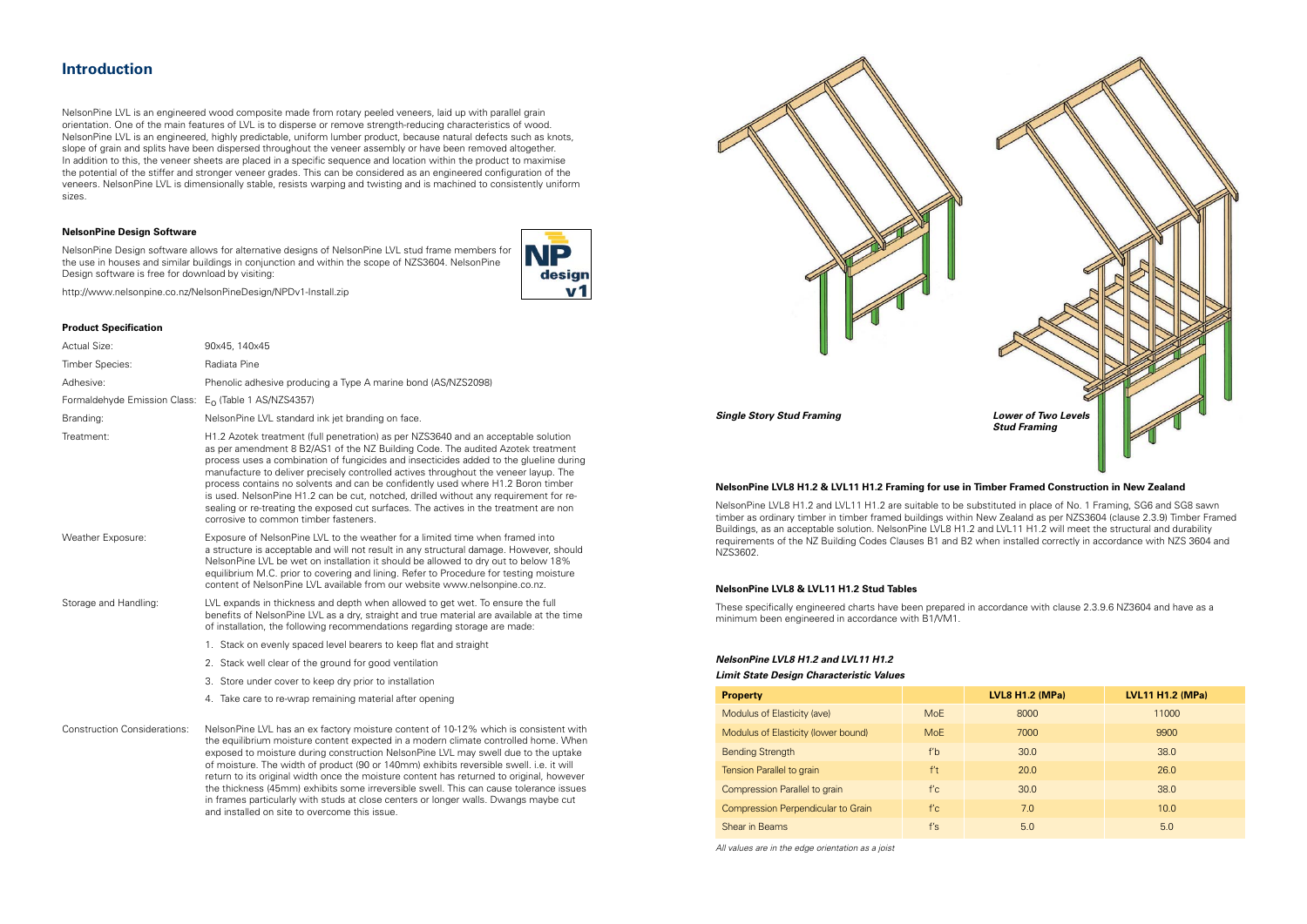## *LVL8 H1.2 SINGLE STOREY.* 0.9kPa Snow, Light and Heavy Roof, Single Level or Top Level

Stud Sizes for maximum stud height of:

## *LVL11 H1.2 SINGLE STOREY.* 0.9kPa Snow, Light and Heavy Roof, Single Level or Top Level

Stud Sizes for maximum stud height of:

|                       | Loaded<br>Dimension of | 2.40 <sub>m</sub> |       | 2.70 <sub>m</sub> |       |       |        | 3.0 <sub>m</sub> |       | 3.3 <sub>m</sub> |       |        | 3.6 <sub>m</sub> |        |        | 3.9 <sub>m</sub> |        |        | 4.2m   |        |        | 4.8 <sub>m</sub> |        |        |        | 5.4    |        |     |
|-----------------------|------------------------|-------------------|-------|-------------------|-------|-------|--------|------------------|-------|------------------|-------|--------|------------------|--------|--------|------------------|--------|--------|--------|--------|--------|------------------|--------|--------|--------|--------|--------|-----|
| <b>WIND ZONE</b>      | Wall                   | 300               | 400   | 600               | 300   | 400   | 600    | 300              | 400   | 600              | 300   | 400    | 600              | 300    | 400    | 600              | 300    | 400    | 600    | 300    | 400    | 600              | 300    | 400    | 600    | 300    | 400    | 600 |
| Extra High            | 2.0                    | 90x45             | 90x45 | 90x45             | 90x45 | 90x45 | 140x45 | 90x45            | 90x45 | 140x45           | 90x45 | 140x45 | 140x45           | 140x45 | 140x45 | 140x45           | 140x45 | 140x45 | 140x45 | 140x45 | 140x45 |                  |        |        |        |        |        |     |
|                       | 4.0                    | 90x45             | 90x45 | 90x45             | 90x45 | 90x45 | 140x45 | 90x45            | 90x45 | 140x45           | 90x45 | 140x45 | 140x45           | 140x45 | 140x45 | 140x45           | 140x45 | 140x45 | 140x45 | 140x45 | 140x45 |                  |        |        |        |        |        |     |
|                       | 6.0                    | 90x45             | 90x45 | 90x45             | 90x45 | 90x45 | 140x45 | 90x45            | 90x45 | 140x45           | 90x45 | 140x45 | 140x45           | 140x45 | 140x45 | 140x45           | 140x45 | 140x45 | 140x45 | 140x45 | 140x45 |                  |        |        |        |        |        |     |
| Very High             | 2.0                    | 90x45             | 90x45 | 90x45             | 90x45 | 90x45 | 90x45  | 90x45            | 90x45 | 140x45           | 90x45 | 90x45  | 140x45           | 140x45 | 140x45 | 140x45           | 140x45 | 140x45 | 140x45 | 140x45 | 140x45 |                  |        |        |        |        |        |     |
|                       | 4.0                    | 90x45             | 90x45 | 90x45             | 90x45 | 90x45 | 90x45  | 90x45            | 90x45 | 140x45           | 90x45 | 90x45  | 140x45           | 140x45 | 140x45 | 140x45           | 140x45 | 140x45 | 140x45 | 140x45 | 140x45 |                  |        |        |        |        |        |     |
|                       | 6.0                    | 90x45             | 90x45 | 90x45             | 90x45 | 90x45 | 90x45  | 90x45            | 90x45 | 140x45           | 90x45 | 90x45  | 140x45           | 140x45 | 140x45 | 140x45           | 140x45 | 140x45 | 140x45 | 140x45 | 140x45 |                  |        |        |        |        |        |     |
| High                  | 2.0                    | 90x45             | 90x45 | 90x45             | 90x45 | 90x45 | 90x45  | 90x45            | 90x45 | 90x45            | 90x45 | 90x45  | 90x45            | 90x45  | 140x45 | 140x45           | 140x45 | 140x45 | 140x45 | 140x45 | 140x45 | 140x45           | 140x45 | 140x45 |        |        |        |     |
|                       | 4.0                    | 90x45             | 90x45 | 90x45             | 90x45 | 90x45 | 90x45  | 90x45            | 90x45 | 90x45            | 90x45 | 90x45  | 90x45            | 90x45  | 140x45 | 140x45           | 140x45 | 140x45 | 140x45 | 140x45 | 140x45 | 140x45           | 140x45 | 140x45 |        |        |        |     |
|                       | 6.0                    | 90x45             | 90x45 | 90x45             | 90x45 | 90x45 | 90x45  | 90x45            | 90x45 | 90x45            | 90x45 | 90x45  | 90x45            | 90x45  | 140x45 | 140x45           | 140x45 | 140x45 | 140x45 | 140x45 | 140x45 | 140x45           | 140x45 | 140x45 |        |        |        |     |
| Medium                | 2.0                    | 90x45             | 90x45 | 90x45             | 90x45 | 90x45 | 90x45  | 90x45            | 90x45 | 90x45            | 90x45 | 90x45  | 90x45            | 90x45  | 90x45  | 140x45           | 90x45  | 140x45 | 140x45 | 140x45 | 140x45 | 140x45           | 140x45 | 140x45 | 140x45 |        |        |     |
|                       | 4.0                    | 90x45             | 90x45 | 90x45             | 90x45 | 90x45 | 90x45  | 90x45            | 90x45 | 90x45            | 90x45 | 90x45  | 90x45            | 90x45  | 90x45  | 140x45           | 90x45  | 140x45 | 140x45 | 140x45 | 140x45 | 140x45           | 140x45 | 140x45 | 140x45 |        |        |     |
|                       | 6.0                    | 90x45             | 90x45 | 90x45             | 90x45 | 90x45 | 90x45  | 90x45            | 90x45 | 90x45            | 90x45 | 90x45  | 90x45            | 90x45  | 90x45  | 140x45           | 90x45  | 140x45 | 140x45 | 140x45 | 140x45 | 140x45           | 140x45 | 140x45 | 140x45 |        |        |     |
| Low and               | 2.0                    | 90x45             | 90x45 | 90x45             | 90x45 | 90x45 | 90x45  | 90x45            | 90x45 | 90x45            | 90x45 | 90x45  | 90x45            | 90x45  | 90x45  | 90x45            | 90x45  | 90x45  | 140x45 | 90x45  | 140x45 | 140x45           | 140x45 | 140x45 | 140x45 | 140x45 | 140x45 |     |
| <b>Internal Walls</b> | 4.0                    | 90x45             | 90x45 | 90x45             | 90x45 | 90x45 | 90x45  | 90x45            | 90x45 | 90x45            | 90x45 | 90x45  | 90x45            | 90x45  | 90x45  | 90x45            | 90x45  | 90x45  | 140x45 | 90x45  | 140x45 | 140x45           | 140x45 | 140x45 | 140x45 | 140x45 | 140x45 |     |
|                       | 6.0                    | 90x45             | 90x45 | 90x45             | 90x45 | 90x45 | 90x45  | 90x45            | 90x45 | 90x45            | 90x45 | 90x45  | 90x45            | 90x45  | 90x45  | 90x45            | 90x45  | 90x45  | 140x45 | 90x45  | 140x45 | 140x45           | 140x45 | 140x45 | 140x45 | 140x45 | 140x45 |     |

|                       | Loaded<br>Dimension of | 2.40m |       | 2.70 <sub>m</sub> |       |       | 3.0 <sub>m</sub> |       |        | 3.3 <sub>m</sub> |        |        | 3.6 <sub>m</sub> |        |        | 3.9 <sub>m</sub> |        |        | 4.2m   |               |        |        | 4.8m   |        | 5.4    |        |     |     |
|-----------------------|------------------------|-------|-------|-------------------|-------|-------|------------------|-------|--------|------------------|--------|--------|------------------|--------|--------|------------------|--------|--------|--------|---------------|--------|--------|--------|--------|--------|--------|-----|-----|
| <b>WIND ZONE</b>      | Wall                   | 300   | 400   | 600               | 300   | 400   | 600              | 300   | 400    | 600              | 300    | 400    | 600              | 300    | 400    | 600              | 300    | 400    | 600    | 300           | 400    | 600    | 300    | 400    | 600    | 300    | 400 | 600 |
| Extra High            | 2.0                    | 90x45 | 90x45 | 90x45             | 90x45 | 90x45 | 140x45           | 90x45 | 140x45 | 140x45           | 140x45 | 140x45 | 140x45           | 140x45 | 140x45 | 140x45           | 140x45 | 140x45 | 140x45 | 140x45        |        |        |        |        |        |        |     |     |
|                       | 4.0                    | 90x45 | 90x45 | 90x45             | 90x45 | 90x45 | 140x45           | 90x45 | 140x45 | 140x45           | 140x45 | 140x45 | 140x45           | 140x45 | 140x45 | 140x45           | 140x45 | 140x45 | 140x45 | 140x45        |        |        |        |        |        |        |     |     |
|                       | 6.0                    | 90x45 | 90x45 | 90x45             | 90x45 | 90x45 | 140x45           | 90x45 | 140x45 | 140x45           | 140x45 | 140x45 | 140x45           | 140x45 | 140x45 | 140x45           | 140x45 | 140x45 | 140x45 | 140x45        |        |        |        |        |        |        |     |     |
| Very High             | 2.0                    | 90x45 | 90x45 | 90x45             | 90x45 | 90x45 | 140x45           | 90x45 | 140x45 | 140x45           | 140x45 | 140x45 | 140x45           | 140x45 | 140x45 | 140x45           | 140x45 | 140x45 | 140x45 | 140x45        | 140x45 |        |        |        |        |        |     |     |
|                       | 4.0                    | 90x45 | 90x45 | 90x45             | 90x45 | 90x45 | 140x45           | 90x45 | 140x45 | 140x45           | 140x45 | 140x45 | 140x45           | 140x45 | 140x45 | 140x45           | 140x45 | 140x45 | 140x45 | 140x45        | 140x45 |        |        |        |        |        |     |     |
|                       | 6.0                    | 90x45 | 90x45 | 90x45             | 90x45 | 90x45 | 140x45           | 90x45 | 140x45 | 140x45           | 140x45 | 140x45 | 140x45           | 140x45 | 140x45 | 140x45           | 140x45 | 140x45 | 140x45 | 140x45        | 140x45 |        |        |        |        |        |     |     |
| High                  | 2.0                    | 90x45 | 90x45 | 90x45             | 90x45 | 90x45 | 90x45            | 90x45 | 90x45  | 140x45           | 90x45  | 140x45 | 140x45           | 140x45 | 140x45 | 140x45           | 140x45 | 140x45 | 140x45 | 140x45 140x45 |        |        |        |        |        |        |     |     |
|                       | 4.0                    | 90x45 | 90x45 | 90x45             | 90x45 | 90x45 | 90x45            | 90x45 | 90x45  | 140x45           | 90x45  | 140x45 | 140x45           | 140x45 | 140x45 | 140x45           | 140x45 | 140x45 | 140x45 | 140x45 140x45 |        |        |        |        |        |        |     |     |
|                       | 6.0                    | 90x45 | 90x45 | 90x45             | 90x45 | 90x45 | 90x45            | 90x45 | 90x45  | 140x45           | 90x45  | 140x45 | 140x45           | 140x45 | 140x45 | 140x45           | 140x45 | 140x45 | 140x45 | 140x45 140x45 |        |        |        |        |        |        |     |     |
| Medium                | 2.0                    | 90x45 | 90x45 | 90x45             | 90x45 | 90x45 | 90x45            | 90x45 | 90x45  | 90x45            | 90x45  | 90x45  | 140x45           | 90x45  | 140x45 | 140x45           | 140x45 | 140x45 | 140x45 | 140x45        | 140x45 | 140x45 | 140x45 | 140x45 |        |        |     |     |
|                       | 4.0                    | 90x45 | 90x45 | 90x45             | 90x45 | 90x45 | 90x45            | 90x45 | 90x45  | 90x45            | 90x45  | 90x45  | 140x45           | 90x45  | 140x45 | 140x45           | 140x45 | 140x45 | 140x45 | 140x45        | 140x45 | 140x45 | 140x45 | 140x45 |        |        |     |     |
|                       | 6.0                    | 90x45 | 90x45 | 90x45             | 90x45 | 90x45 | 90x45            | 90x45 | 90x45  | 90x45            | 90x45  | 90x45  | 140x45           | 90x45  | 140x45 | 140x45           | 140x45 | 140x45 | 140x45 | 140x45        | 140x45 | 140x45 | 140x45 | 140x45 |        |        |     |     |
| Low and               | 2.0                    | 90x45 | 90x45 | 90x45             | 90x45 | 90x45 | 90x45            | 90x45 | 90x45  | 90x45            | 90x45  | 90x45  | 90x45            | 90x45  | 90x45  | 140x45           | 90x45  | 140x45 | 140x45 | 140x45        | 140x45 | 140x45 | 140x45 | 140x45 | 140x45 | 140x45 |     |     |
| <b>Internal Walls</b> | 4.0                    | 90x45 | 90x45 | 90x45             | 90x45 | 90x45 | 90x45            | 90x45 | 90x45  | 90x45            | 90x45  | 90x45  | 90x45            | 90x45  | 90x45  | 140x45           | 90x45  | 140x45 | 140x45 | 140x45        | 140x45 | 140x45 | 140x45 | 140x45 | 140x45 | 140x45 |     |     |
|                       | 6.0                    | 90x45 | 90x45 | 90x45             | 90x45 | 90x45 | 90x45            | 90x45 | 90x45  | 90x45            | 90x45  | 90x45  | 90x45            | 90x45  | 90x45  | 140x45           | 90x45  | 140x45 | 140x45 | 140x45        | 140x45 | 140x45 | 140x45 | 140x45 | 140x45 | 140x45 |     |     |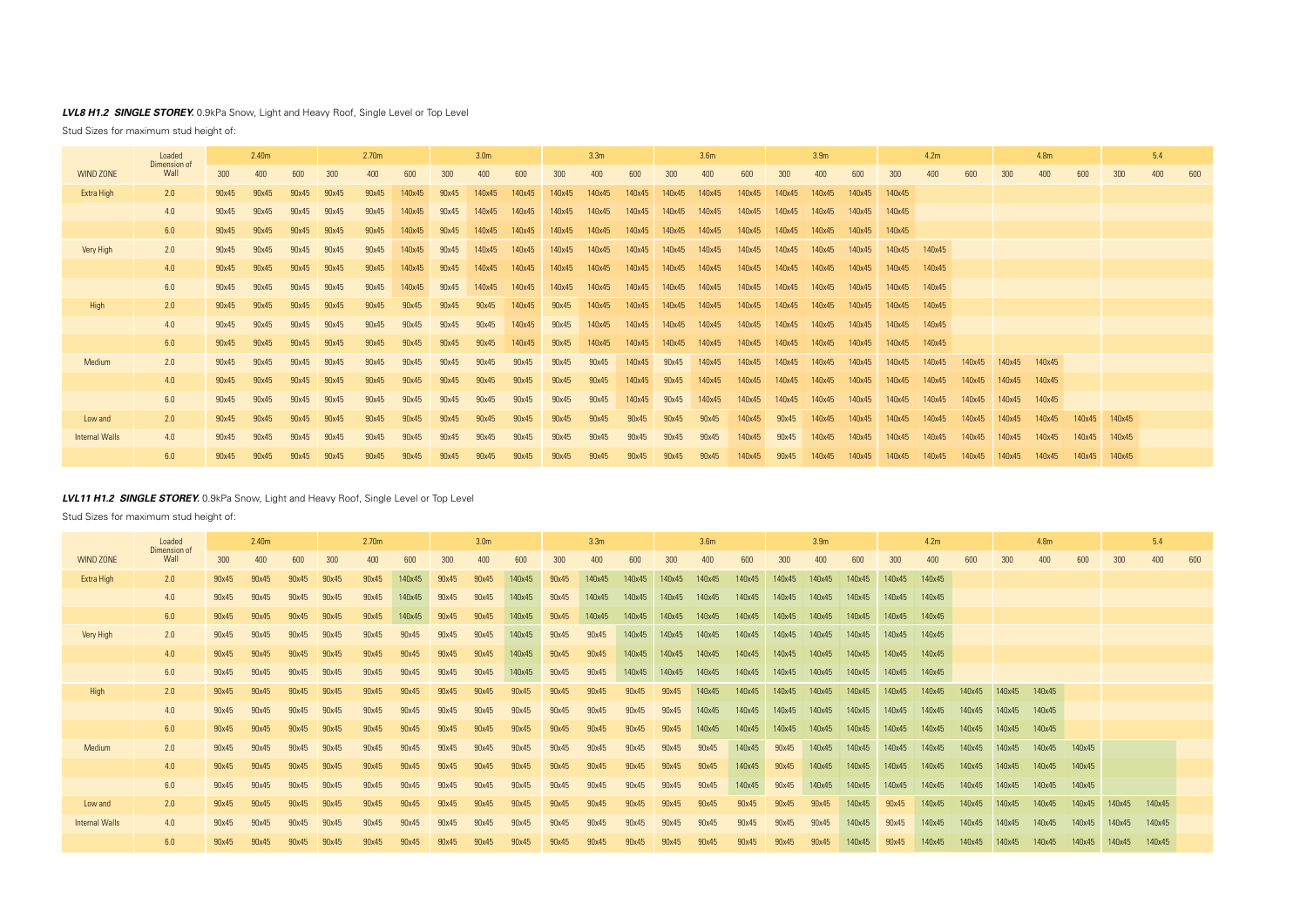## *LVL11 H1.2 Lower of Two Levels.* Supporting floor loads. (6.0m Floor Width) 0.9kPa Snow, Light and Heavy Roof

Stud Sizes for maximum stud height of:

|                       | Loaded<br>Dimension of | 2.40 <sub>m</sub> |       | 2.70 <sub>m</sub> |       |       | 3.0 <sub>m</sub> |       |        | 3.3 <sub>m</sub> |        |        | 3.6 <sub>m</sub> |        |        | 3.9 <sub>m</sub> |        |        | 4.2m   |        |        | 4.8 <sub>m</sub> |        |        | 5.4    |        |     |     |
|-----------------------|------------------------|-------------------|-------|-------------------|-------|-------|------------------|-------|--------|------------------|--------|--------|------------------|--------|--------|------------------|--------|--------|--------|--------|--------|------------------|--------|--------|--------|--------|-----|-----|
| <b>WIND ZONE</b>      | Wall                   | 300               | 400   | 600               | 300   | 400   | 600              | 300   | 400    | 600              | 300    | 400    | 600              | 300    | 400    | 600              | 300    | 400    | 600    | 300    | 400    | 600              | 300    | 400    | 600    | 300    | 400 | 600 |
| Extra High            | 2.0                    | 90x45             | 90x45 | 90x45             | 90x45 | 90x45 | 140x45           | 90x45 | 140x45 | 140x45           | 140x45 | 140x45 | 140x45           | 140x45 | 140x45 | 140x45           | 140x45 | 140x45 |        | 140x45 |        |                  |        |        |        |        |     |     |
|                       | 4.0                    | 90x45             | 90x45 | 90x45             | 90x45 | 90x45 | 140x45           | 90x45 | 140x45 | 140x45           | 140x45 | 140x45 | 140x45           | 140x45 | 140x45 | 140x45           | 140x45 | 140x45 |        | 140x45 |        |                  |        |        |        |        |     |     |
|                       | 6.0                    | 90x45             | 90x45 | 90x45             | 90x45 | 90x45 | 140x45           | 90x45 | 140x45 | 140x45           | 140x45 | 140x45 | 140x45           | 140x45 | 140x45 | 140x45           | 140x45 | 140x45 |        | 140x45 |        |                  |        |        |        |        |     |     |
| Very High             | 2.0                    | 90x45             | 90x45 | 90x45             | 90x45 | 90x45 | 90x45            | 90x45 | 90x45  | 140x45           | 140x45 | 140x45 | 140x45           | 140x45 | 140x45 | 140x45           | 140x45 | 140x45 |        | 140x45 | 140x45 |                  |        |        |        |        |     |     |
|                       | 4.0                    | 90x45             | 90x45 | 90x45             | 90x45 | 90x45 | 90x45            | 90x45 | 90x45  | 140x45           | 140x45 | 140x45 | 140x45           | 140x45 | 140x45 | 140x45           | 140x45 | 140x45 |        | 140x45 | 140x45 |                  |        |        |        |        |     |     |
|                       | 6.0                    | 90x45             | 90x45 | 90x45             | 90x45 | 90x45 | 90x45            | 90x45 | 90x45  | 140x45           | 140x45 | 140x45 | 140x45           | 140x45 | 140x45 | 140x45           | 140x45 | 140x45 |        | 140x45 | 140x45 |                  |        |        |        |        |     |     |
| High                  | 2.0                    | 90x45             | 90x45 | 90x45             | 90x45 | 90x45 | 90x45            | 90x45 | 90x45  | 140x45           | 90x45  | 140x45 | 140x45           | 140x45 | 140x45 | 140x45           | 140x45 | 140x45 | 140x45 | 140x45 | 140x45 |                  | 140x45 |        |        |        |     |     |
|                       | 4.0                    | 90x45             | 90x45 | 90x45             | 90x45 | 90x45 | 90x45            | 90x45 | 90x45  | 140x45           | 90x45  | 140x45 | 140x45           | 140x45 | 140x45 | 140x45           | 140x45 | 140x45 | 140x45 | 140x45 | 140x45 |                  | 140x45 |        |        |        |     |     |
|                       | 6.0                    | 90x45             | 90x45 | 90x45             | 90x45 | 90x45 | 90x45            | 90x45 | 90x45  | 140x45           | 90x45  | 140x45 | 140x45           | 140x45 | 140x45 | 140x45           | 140x45 | 140x45 | 140x45 | 140x45 | 140x45 |                  | 140x45 |        |        |        |     |     |
| Medium                | 2.0                    | 90x45             | 90x45 | 90x45             | 90x45 | 90x45 | 90x45            | 90x45 | 90x45  | 90x45            | 90x45  | 90x45  | 140x45           | 90x45  | 90x45  | 140x45           | 140x45 | 140x45 | 140x45 | 140x45 | 140x45 | 140x45           | 140x45 | 140x45 |        |        |     |     |
|                       | 4.0                    | 90x45             | 90x45 | 90x45             | 90x45 | 90x45 | 90x45            | 90x45 | 90x45  | 90x45            | 90x45  | 90x45  | 140x45           | 90x45  | 90x45  | 140x45           | 140x45 | 140x45 | 140x45 | 140x45 | 140x45 | 140x45           | 140x45 | 140x45 |        |        |     |     |
|                       | 6.0                    | 90x45             | 90x45 | 90x45             | 90x45 | 90x45 | 90x45            | 90x45 | 90x45  | 90x45            | 90x45  | 90x45  | 140x45           | 90x45  | 90x45  | 140x45           | 140x45 | 140x45 | 140x45 | 140x45 | 140x45 | 140x45           | 140x45 | 140x45 |        |        |     |     |
| Low and               | 2.0                    | 90x45             | 90x45 | 90x45             | 90x45 | 90x45 | 90x45            | 90x45 | 90x45  | 90x45            | 90x45  | 90x45  | 90x45            | 90x45  | 90x45  | 140x45           | 90x45  | 140x45 | 140x45 | 140x45 | 140x45 | 140x45           | 140x45 | 140x45 | 140x45 | 140x45 |     |     |
| <b>Internal Walls</b> | 4.0                    | 90x45             | 90x45 | 90x45             | 90x45 | 90x45 | 90x45            | 90x45 | 90x45  | 90x45            | 90x45  | 90x45  | 90x45            | 90x45  | 90x45  | 140x45           | 90x45  | 140x45 | 140x45 | 140x45 | 140x45 | 140x45           | 140x45 | 140x45 | 140x45 | 140x45 |     |     |
|                       | 6.0                    | 90x45             | 90x45 | 90x45             | 90x45 | 90x45 | 90x45            | 90x45 | 90x45  | 90x45            | 90x45  | 90x45  | 90x45            | 90x45  | 90x45  | 140x45           | 90x45  | 140x45 | 140x45 | 140x45 | 140x45 | 140x45           | 140x45 | 140x45 | 140x45 | 140x45 |     |     |

## *LVL8 H1.2 Lower of Two Levels.* Supporting floor loads. (6.0m Floor Width) 0.9kPa Snow, Light and Heavy Roof

Stud Sizes for maximum stud height of:

|                       | Loaded<br>Dimension of | 2.40 <sub>m</sub> |       | 2.70 <sub>m</sub> |       | 3.0 <sub>m</sub> |        |        | 3.3 <sub>m</sub> |        |        | 3.6 <sub>m</sub> |        |        | 3.9 <sub>m</sub> |        |        | 4.2m   |        |        |        | 4.8 <sub>m</sub> |        | 5.4    |     |     |     |     |
|-----------------------|------------------------|-------------------|-------|-------------------|-------|------------------|--------|--------|------------------|--------|--------|------------------|--------|--------|------------------|--------|--------|--------|--------|--------|--------|------------------|--------|--------|-----|-----|-----|-----|
| <b>WIND ZONE</b>      | Wall                   | 300               | 400   | 600               | 300   | 400              | 600    | 300    | 400              | 600    | 300    | 400              | 600    | 300    | 400              | 600    | 300    | 400    | 600    | 300    | 400    | 600              | 300    | 400    | 600 | 300 | 400 | 600 |
| Extra High            | 2.0                    | 90x45             | 90x45 | 140x45            | 90x45 | 140x45           | 140x45 | 140x45 | 140x45           | 140x45 | 140x45 | 140x45           | 140x45 | 140x45 | 140x45           |        | 140x45 |        |        |        |        |                  |        |        |     |     |     |     |
|                       | 4.0                    | 90x45             | 90x45 | 140x45            | 90x45 | 140x45           | 140x45 | 140x45 | 140x45           | 140x45 | 140x45 | 140x45           | 140x45 | 140x45 | 140x45           |        | 140x45 |        |        |        |        |                  |        |        |     |     |     |     |
|                       | 6.0                    | 90x45             | 90x45 | 140x45            | 90x45 | 140x45           | 140x45 | 140x45 | 140x45           | 140x45 | 140x45 | 140x45           | 140x45 | 140x45 | 140x45           |        | 140x45 |        |        |        |        |                  |        |        |     |     |     |     |
| Very High             | 2.0                    | 90x45             | 90x45 | 90x45             | 90x45 | 90x45            | 140x45 | 90x45  | 140x45           | 140x45 | 140x45 | 140x45           | 140x45 | 140x45 | 140x45           |        | 140x45 |        |        |        |        |                  |        |        |     |     |     |     |
|                       | 4.0                    | 90x45             | 90x45 | 90x45             | 90x45 | 90x45            | 140x45 | 90x45  | 140x45           | 140x45 | 140x45 | 140x45           | 140x45 | 140x45 | 140x45           |        | 140x45 |        |        |        |        |                  |        |        |     |     |     |     |
|                       | 6.0                    | 90x45             | 90x45 | 90x45             | 90x45 | 90x45            | 140x45 | 90x45  | 140x45           | 140x45 | 140x45 | 140x45           | 140x45 | 140x45 | 140x45           |        | 140x45 |        |        |        |        |                  |        |        |     |     |     |     |
| High                  | 2.0                    | 90x45             | 90x45 | 90x45             | 90x45 | 90x45            | 140x45 | 90x45  | 140x45           | 140x45 | 140x45 | 140x45           | 140x45 | 140x45 | 140x45           | 140x45 | 140x45 | 140x45 |        | 140x45 |        |                  |        |        |     |     |     |     |
|                       | 4.0                    | 90x45             | 90x45 | 90x45             | 90x45 | 90x45            | 140x45 | 90x45  | 140x45           | 140x45 | 140x45 | 140x45           | 140x45 | 140x45 | 140x45           | 140x45 | 140x45 | 140x45 |        | 140x45 |        |                  |        |        |     |     |     |     |
|                       | 6.0                    | 90x45             | 90x45 | 90x45             | 90x45 | 90x45            | 140x45 | 90x45  | 140x45           | 140x45 | 140x45 | 140x45           | 140x45 | 140x45 | 140x45           | 140x45 | 140x45 | 140x45 |        | 140x45 |        |                  |        |        |     |     |     |     |
| Medium                | 2.0                    | 90x45             | 90x45 | 90x45             | 90x45 | 90x45            | 90x45  | 90x45  | 90x45            | 90x45  | 90x45  | 140x45           | 140x45 | 140x45 | 140x45           | 140x45 | 140x45 | 140x45 | 140x45 | 140x45 | 140x45 |                  | 140x45 |        |     |     |     |     |
|                       | 4.0                    | 90x45             | 90x45 | 90x45             | 90x45 | 90x45            | 90x45  | 90x45  | 90x45            | 90x45  | 90x45  | 140x45           | 140x45 | 140x45 | 140x45           | 140x45 | 140x45 | 140x45 | 140x45 | 140x45 | 140x45 |                  | 140x45 |        |     |     |     |     |
|                       | 6.0                    | 90x45             | 90x45 | 90x45             | 90x45 | 90x45            | 90x45  | 90x45  | 90x45            | 90x45  | 90x45  | 140x45           | 140x45 | 140x45 | 140x45           | 140x45 | 140x45 | 140x45 | 140x45 | 140x45 | 140x45 |                  | 140x45 |        |     |     |     |     |
| Low and               | 2.0                    | 90x45             | 90x45 | 90x45             | 90x45 | 90x45            | 90x45  | 90x45  | 90x45            | 90x45  | 90x45  | 90x45            | 140x45 | 90x45  | 140x45           | 140x45 | 90x45  | 140x45 | 140x45 | 140x45 | 140x45 | 140x45           | 140x45 | 140x45 |     |     |     |     |
| <b>Internal Walls</b> | 4.0                    | 90x45             | 90x45 | 90x45             | 90x45 | 90x45            | 90x45  | 90x45  | 90x45            | 90x45  | 90x45  | 90x45            | 140x45 | 90x45  | 140x45           | 140x45 | 90x45  | 140x45 | 140x45 | 140x45 | 140x45 | 140x45           | 140x45 | 140x45 |     |     |     |     |
|                       | 6.0                    | 90x45             | 90x45 | 90x45             | 90x45 | 90x45            | 90x45  | 90x45  | 90x45            | 90x45  | 90x45  | 90x45            | 140x45 | 90x45  | 140x45           | 140x45 | 90x45  | 140x45 | 140x45 | 140x45 | 140x45 | 140x45           | 140x45 | 140x45 |     |     |     |     |